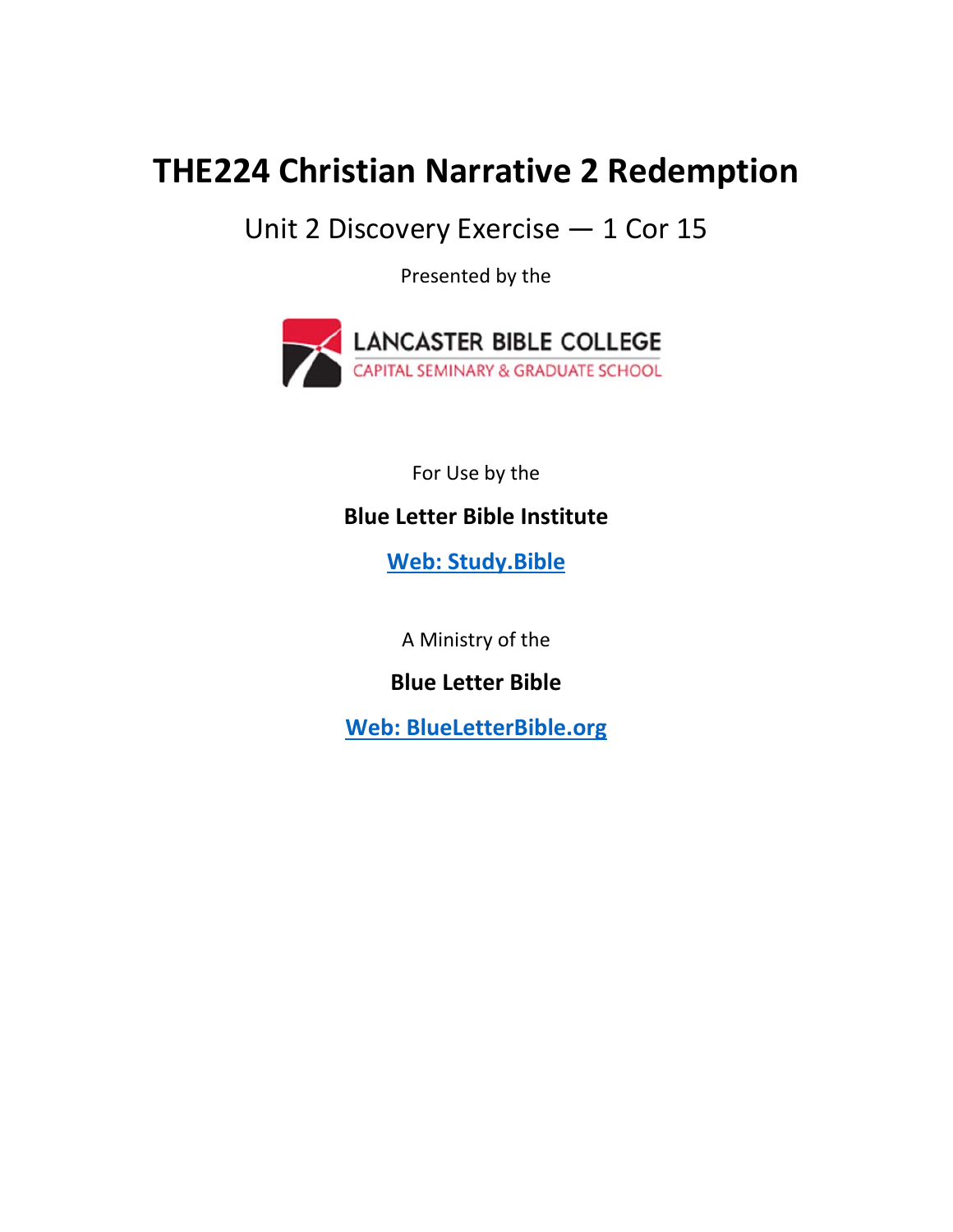## **Discovery Exercise 2 – 1 Corinthians 15**

Instructions:

The objective of this exercise is to gain a better understanding of what the biblical redemption narrative communicates about the God of the Bible and how this part of God's story can help us live in right relationship with God.

1. Circle every use of Jesus' name or reference to Jesus (including: he, him, his

\_\_\_\_\_\_\_\_\_\_\_\_\_\_\_\_\_\_\_\_\_\_\_\_\_\_\_\_\_\_\_\_\_\_\_\_\_\_\_\_\_\_\_\_\_\_\_\_\_\_\_\_\_\_\_\_\_\_\_\_\_\_\_\_\_\_

\_\_\_\_\_\_\_\_\_\_\_\_\_\_\_\_\_\_\_\_\_\_\_\_\_\_\_\_\_\_\_\_\_\_\_\_\_\_\_\_\_\_\_\_\_\_\_\_\_\_\_\_\_\_\_\_\_\_\_\_\_\_\_\_\_\_

\_\_\_\_\_\_\_\_\_\_\_\_\_\_\_\_\_\_\_\_\_\_\_\_\_\_\_\_\_\_\_\_\_\_\_\_\_\_\_\_\_\_\_\_\_\_\_\_\_\_\_\_\_\_\_\_\_\_\_\_\_\_\_\_\_\_

\_\_\_\_\_\_\_\_\_\_\_\_\_\_\_\_\_\_\_\_\_\_\_\_\_\_\_\_\_\_\_\_\_\_\_\_\_\_\_\_\_\_\_\_\_\_\_\_\_\_\_\_\_\_\_\_\_\_\_\_\_\_\_\_\_\_

\_\_\_\_\_\_\_\_\_\_\_\_\_\_\_\_\_\_\_\_\_\_\_\_\_\_\_\_\_\_\_\_\_\_\_\_\_\_\_\_\_\_\_\_\_\_\_\_\_\_\_\_\_\_\_\_\_\_\_\_\_\_\_\_\_\_

\_\_\_\_\_\_\_\_\_\_\_\_\_\_\_\_\_\_\_\_\_\_\_\_\_\_\_\_\_\_\_\_\_\_\_\_\_\_\_\_\_\_\_\_\_\_\_\_\_\_\_\_\_\_\_\_\_\_\_\_\_\_\_\_\_\_

\_\_\_\_\_\_\_\_\_\_\_\_\_\_\_\_\_\_\_\_\_\_\_\_\_\_\_\_\_\_\_\_\_\_\_\_\_\_\_\_\_\_\_\_\_\_\_\_\_\_\_\_\_\_\_\_\_\_\_\_\_\_\_\_\_\_

\_\_\_\_\_\_\_\_\_\_\_\_\_\_\_\_\_\_\_\_\_\_\_\_\_\_\_\_\_\_\_\_\_\_\_\_\_\_\_\_\_\_\_\_\_\_\_\_\_\_\_\_\_\_\_\_\_\_\_\_\_\_\_\_\_\_

\_\_\_\_\_\_\_\_\_\_\_\_\_\_\_\_\_\_\_\_\_\_\_\_\_\_\_\_\_\_\_\_\_\_\_\_\_\_\_\_\_\_\_\_\_\_\_\_\_\_\_\_\_\_\_\_\_\_\_\_\_\_\_\_\_\_

\_\_\_\_\_\_\_\_\_\_\_\_\_\_\_\_\_\_\_\_\_\_\_\_\_\_\_\_\_\_\_\_\_\_\_\_\_\_\_\_\_\_\_\_\_\_\_\_\_\_\_\_\_\_\_\_\_\_\_\_\_\_\_\_\_\_

\_\_\_\_\_\_\_\_\_\_\_\_\_\_\_\_\_\_\_\_\_\_\_\_\_\_\_\_\_\_\_\_\_\_\_\_\_\_\_\_\_\_\_\_\_\_\_\_\_\_\_\_\_\_\_\_\_\_\_\_\_\_\_\_\_\_

\_\_\_\_\_\_\_\_\_\_\_\_\_\_\_\_\_\_\_\_\_\_\_\_\_\_\_\_\_\_\_\_\_\_\_\_\_\_\_\_\_\_\_\_\_\_\_\_\_\_\_\_\_\_\_\_\_\_\_\_\_\_\_\_\_\_

etc.).

2. Put a box around every usage or reference to the resurrection or raised.

- 3. Underline every usage of the name Adam
- 4. Highlight any verse that contains the word "grace".

After completing this exercise respond to the following questions.

1. What do we learn about Jesus from 1 Corinthians 15?

2. What do we learn about how humanities role in the process of Redemption?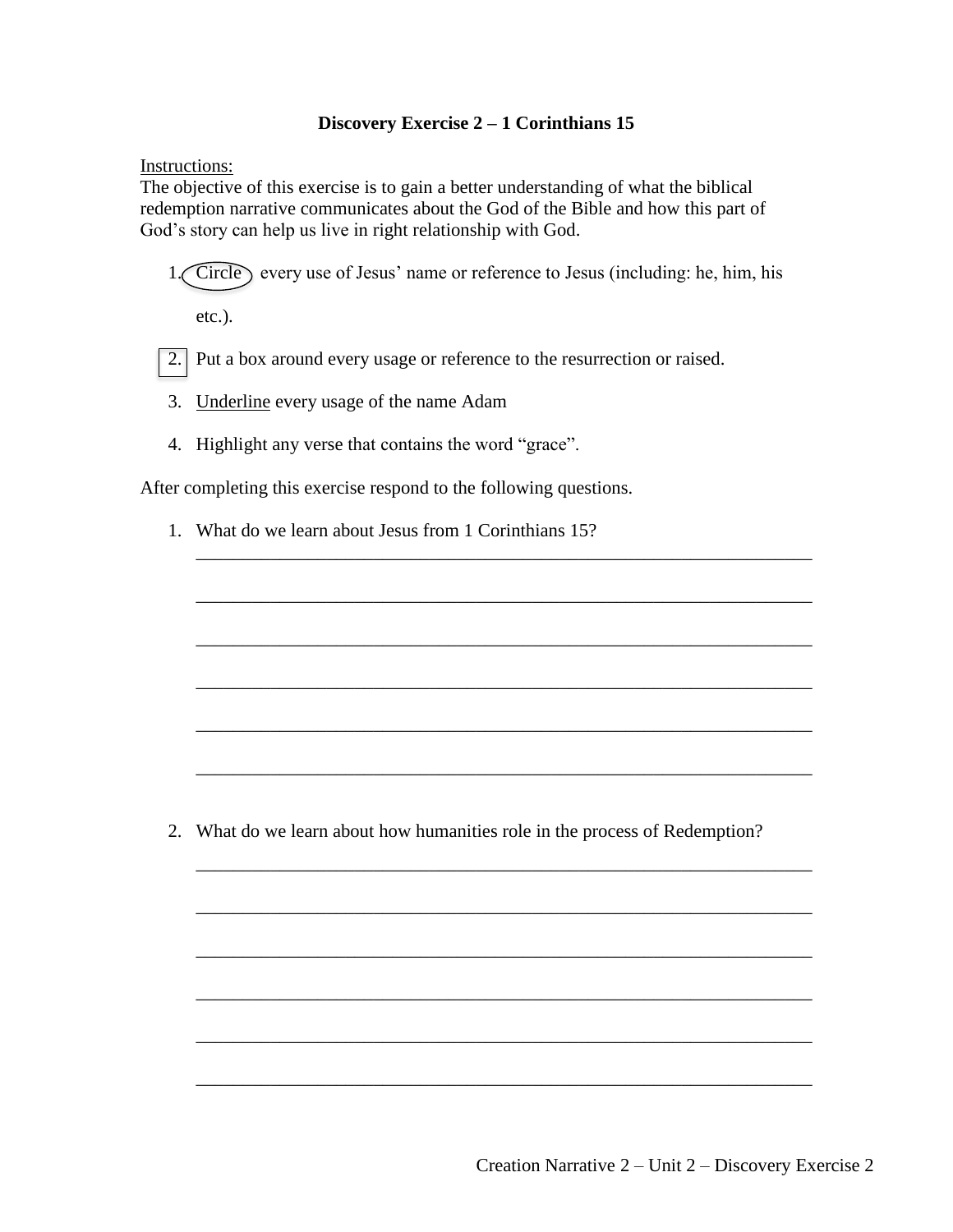## **1 Corinthians 15**

Now I make known to you, brethren, the gospel which I preached to you, which also you received, in which also you stand,  $2$  by which also you are saved, if you hold fast the word which I preached to you, unless you believed in vain.<sup>3</sup> For I delivered to you as of first importance what I also received, that Christ died for our sins according to the Scriptures, <sup>4</sup> and that He was buried, and that He was raised on the third day according to the Scriptures, <sup>5</sup> and that He appeared to Cephas, then to the twelve. <sup>6</sup> After that He appeared to more than five hundred brethren at one time, most of whom remain until now, but some have fallen asleep;  $^7$  then He appeared to James, then to all the apostles;  $^8$ and last of all, as to one untimely born, He appeared to me also. <sup>9</sup> For I am the least of the apostles, and not fit to be called an apostle, because I persecuted the church of God.  $10$ But by the grace of God I am what I am, and His grace toward me did not prove vain; but I labored even more than all of them, yet not I, but the grace of God with me. <sup>11</sup> Whether then *it was* I or they, so we preach and so you believed. <sup>12</sup> Now if Christ is preached, that He has been raised from the dead, how do some among you say that there is no resurrection of the dead? <sup>13</sup> But if there is no resurrection of the dead, not even Christ has been raised; <sup>14</sup> and if Christ has not been raised, then our preaching is vain, your faith also is vain. <sup>15</sup> Moreover we are even found *to be* false witnesses of God, because we testified against God that He raised Christ, whom He did not raise, if in fact the dead are not raised. <sup>16</sup> For if the dead are not raised, not even Christ has been raised; <sup>17</sup> and if Christ has not been raised, your faith is worthless; you are still in your sins. <sup>18</sup> Then those also who have fallen asleep in Christ have perished.  $^{19}$  If we have hoped in Christ in this life only, we are of all men most to be pitied. <sup>20</sup> But now Christ has been raised from the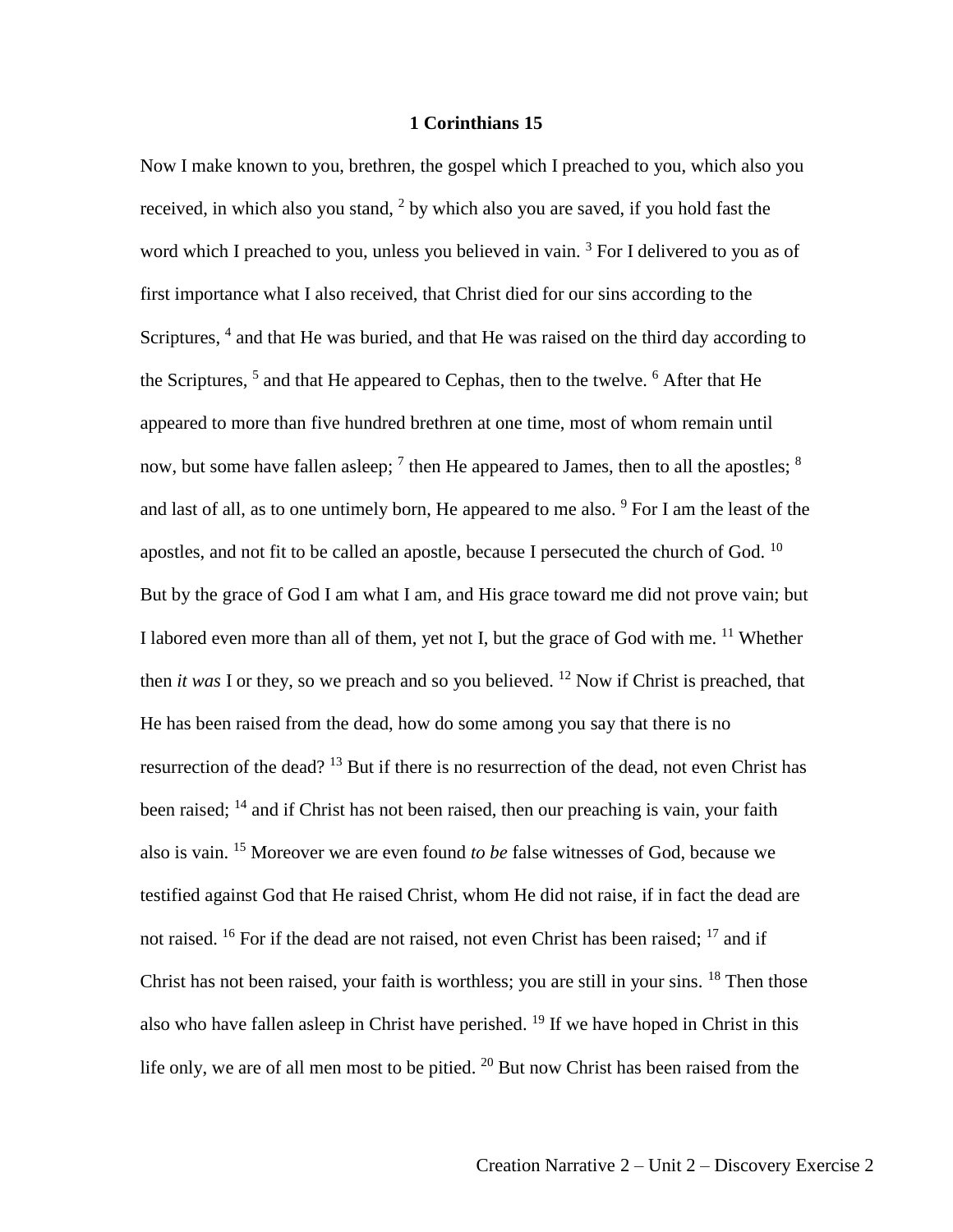dead, the first fruits of those who are asleep. <sup>21</sup> For since by a man *came* death, by a man also *came* the resurrection of the dead. <sup>22</sup> For as in Adam all die, so also in Christ all will be made alive. <sup>23</sup> But each in his own order: Christ the first fruits, after that those who are Christ's at His coming, <sup>24</sup> then *comes* the end, when He hands over the kingdom to the God and Father, when He has abolished all rule and all authority and power. <sup>25</sup> For He must reign until He has put all His enemies under His feet. <sup>26</sup> The last enemy that will be abolished is death. <sup>27</sup> For HE HAS PUT ALL THINGS IN SUBJECTION UNDER HIS FEET. But when He says, "All things are put in subjection," it is evident that He is excepted who put all things in subjection to Him.  $^{28}$  When all things are subjected to Him, then the Son Himself also will be subjected to the One who subjected all things to Him, so that God may be all in all. <sup>29</sup> Otherwise, what will those do who are baptized for the dead? If the dead are not raised at all, why then are they baptized for them? <sup>30</sup> Why are we also in danger every hour?<sup>31</sup> I affirm, brethren, by the boasting in you which I have in Christ Jesus our Lord, I die daily.  $32$  If from human motives I fought with wild beasts at Ephesus, what does it profit me? If the dead are not raised, LET US EAT AND DRINK, FOR TOMORROW WE DIE.<sup>33</sup> Do not be deceived: "Bad company corrupts good morals." <sup>34</sup> Become sober-minded as you ought, and stop sinning; for some have no knowledge of God. I speak *this* to your shame. <sup>35</sup> But someone will say, "How are the dead raised? And with what kind of body do they come?" <sup>36</sup> You fool! That which you sow does not come to life unless it dies;  $37$  and that which you sow, you do not sow the body which is to be, but a bare grain, perhaps of wheat or of something else.<sup>38</sup> But God gives it a body just as He wished, and to each of the seeds a body of its own.<sup>39</sup> All flesh is not the same flesh, but there is one *flesh* of men, and another flesh of beasts, and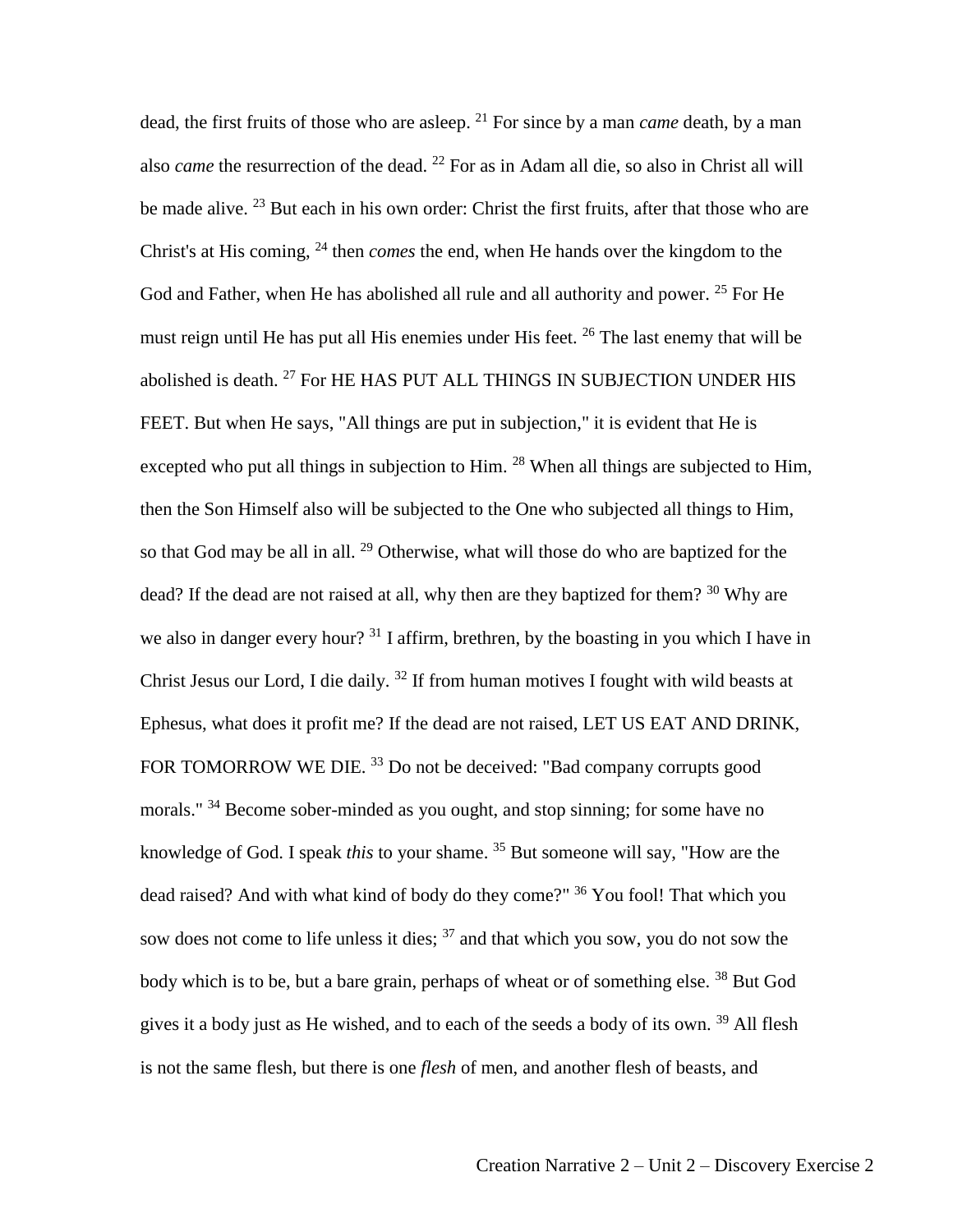another flesh of birds, and another of fish. <sup>40</sup> There are also heavenly bodies and earthly bodies, but the glory of the heavenly is one, and the *glory* of the earthly is another. <sup>41</sup> There is one glory of the sun, and another glory of the moon, and another glory of the stars; for star differs from star in glory.  $42$  So also is the resurrection of the dead. It is sown a perishable *body*, it is raised an imperishable *body*; <sup>43</sup> it is sown in dishonor, it is raised in glory; it is sown in weakness, it is raised in power; <sup>44</sup> it is sown a natural body, it is raised a spiritual body. If there is a natural body, there is also a spiritual *body*. <sup>45</sup> So also it is written, "The first MAN, Adam, BECAME A LIVING SOUL." The last Adam *became* a life-giving spirit. <sup>46</sup> However, the spiritual is not first, but the natural; then the spiritual.  $47$  The first man is from the earth, earthy; the second man is from heaven.  $48$  As is the earthy, so also are those who are earthy; and as is the heavenly, so also are those who are heavenly. <sup>49</sup> Just as we have borne the image of the earthy, we will also bear the image of the heavenly. <sup>50</sup> Now I say this, brethren, that flesh and blood cannot inherit the kingdom of God; nor does the perishable inherit the imperishable.  $51$  Behold, I tell you a mystery; we will not all sleep, but we will all be changed,  $52$  in a moment, in the twinkling of an eye, at the last trumpet; for the trumpet will sound, and the dead will be raised imperishable, and we will be changed.  $53$  For this perishable must put on the imperishable, and this mortal must put on immortality.  $54$  But when this perishable will have put on the imperishable, and this mortal will have put on immortality, then will come about the saying that is written, "DEATH IS SWALLOWED UP in victory. <sup>55</sup> "O DEATH, WHERE IS YOUR VICTORY? O DEATH, WHERE IS YOUR STING?" <sup>56</sup> The sting of death is sin, and the power of sin is the law;  $57$  but thanks be to God, who gives us the victory through our Lord Jesus Christ. <sup>58</sup> Therefore, my beloved brethren, be